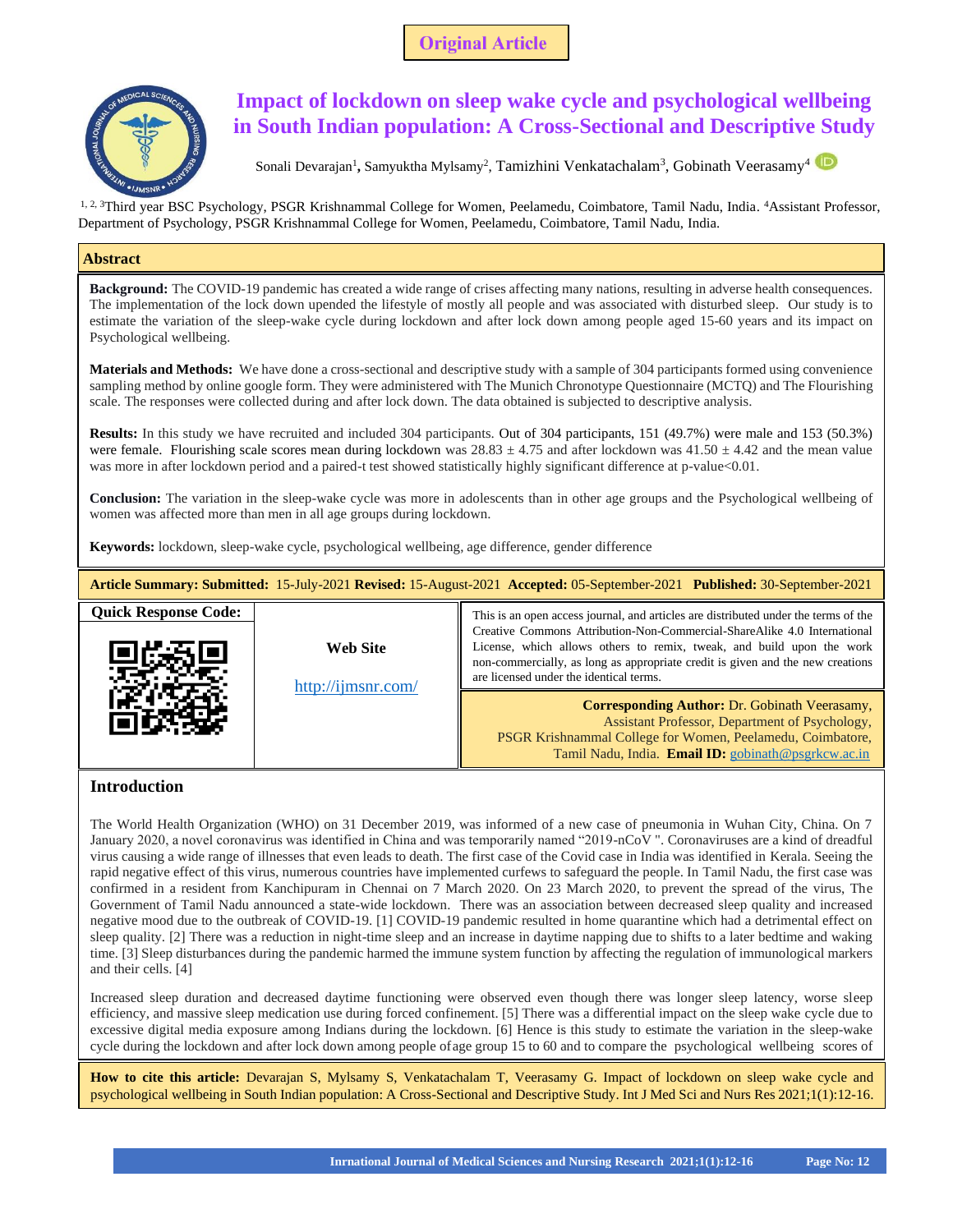different groups of people during and after lockdown. The main objectives of our present study was to find the variations in the sleepwake cycle between genders; to find the variations in the sleep-wake cycle between adolescents, adults and middle Ages; to find the variations in the sleep-wake cycle between males and females of different age groups in workdays and free days; to find the difference in the Psychological wellbeing scores of people of different age groups during and after lockdown; and to compare the difference in the Psychological wellbeing scores of males and females during and after lockdown.

**Need for the study:** There was much research, finding the association of COVID-19 with major psychological distress and significant symptoms of mental health illness. The sudden implementation of a nationwide curfew by the government of India on 24 March 2020 had put a barrier in the daily functioning of every individual. The lifestyle of every human, right from kids to old age people was upended and the focus was on social distancing, quarantine, and other health care measures. They had no chance to avail themselves of much of the social settings (educational institutions, working places, sacred sites, etc...) which made them remain in their home. Some studies have concluded that there is no uniform effect of the lock down on sleep quality. [7, 8] Hence the need of our study is to specify the effect of lock down on the sleep-wake cycle based on age differences and gender differences and its impact on the Psychological wellbeing of the common population.

# **Materials and Methods:**

In our present cross-sectional and descriptive study, we have included 304 participants belonging to Coimbatore, South India including males and females with an inclusion of aged between 15 and 60 years were selected using convenience sampling method. Our study assessed the same participants in 2 different time ranges. Those who were not willing they were excluded from this study. The first response was collected during May 2020 (during lockdown) and the second response was collected during March 2021 (after the lockdown). In May 2020 an informed consent was taken from the participants and the questionnaire was administered through social media using google forms. First, the participants were asked to fill up their socio-demographic details and were asked to read the questions carefully before answering them. They were also asked to answer the questions one by one as in the order in the questionnaire.

#### **Assessment tools and its descriptions:**

- **(**1). The Munich Chronotype Questionnaire (MCTQ) and
- (2). Flourishing Scale

**1. The Munich Chronotype Questionnaire (MCTQ):** This questionnaire was developed by Till Roenneberg and Martha Merrow at Ludwig- Maximillian's University (LMU). It is a self-rated scale to find out the differences in the sleep wake pattern in work days and free days for ages 6 to 65 years. It is a tool to collect information regarding sleep time, sleep latency, and sleep inertia.

**2. Flourishing Scale:** The Flourishing Scale is a brief 8-item summary

measure of the respondent's self-perceived success in important areas such as relationships, self-esteem, purpose, and optimism. [9] The scale provides a single psychological well-being score. Once the form was filled up, the responses of each individual was recorded. The same procedure of administration was made in March 2021 with the same participants as before. Both the responses were collected and recorded. **Data Management:** Data were entered and complied using Microsoft Excel 2010 [Microsoft Ltd., USA]. Data were analyzed using SPSS 20.0 version [IBM Ltd., USA].

**Statistical Analysis:** The categorical variables were presented using descriptive analysis like frequency and percentages. Measures of central tendency like mean. Paired t-test was used to find the difference between flourishing scale scores during and after lockdown. p<0.05 was taken as statistically significant.

**Ethical Consideration:** This study was done with proper permission and willingness from all study participants.

#### **Results:**

In our present study, we have recruited and incorporated 304 participants. Out of 304 participants, 151 (49.7%) were male and 153 (50.3%) were female. More or less equal no. of the participants in all age-groups. Age group among gender classification as shown in **Table – 1**.

| Age groups                          | <b>Gender Classification</b> | <b>No. of Responses</b> |  |  |
|-------------------------------------|------------------------------|-------------------------|--|--|
|                                     |                              | (9/0)                   |  |  |
| Adolescence                         | Males                        | 50 (16.4)               |  |  |
| $(15 \text{ to } 18 \text{ years})$ | Females                      | 52 (17.1)               |  |  |
| Adulthood                           | Males                        | 50 (16.4)               |  |  |
| (19 to 40 years)                    | Females                      | 51 (16.8)               |  |  |
| Middle age                          | Males                        | 51 (16.8)               |  |  |
| $(41 \text{ to } 60 \text{ years})$ | Females                      | 50 (16.4)               |  |  |
|                                     |                              |                         |  |  |

## **Table - 1 Distribution of demographic data among gender classification**

The patterns of variations seen in the Sleep wake cycle of the Participants in terms of (a). Time at which they get ready to sleep, (b). Time at which they go to bed, (c). Time needed to fall asleep, (d). Time at which they wake up, (e). The time taken to get out of the bed after waking up as shown **Table – 2.**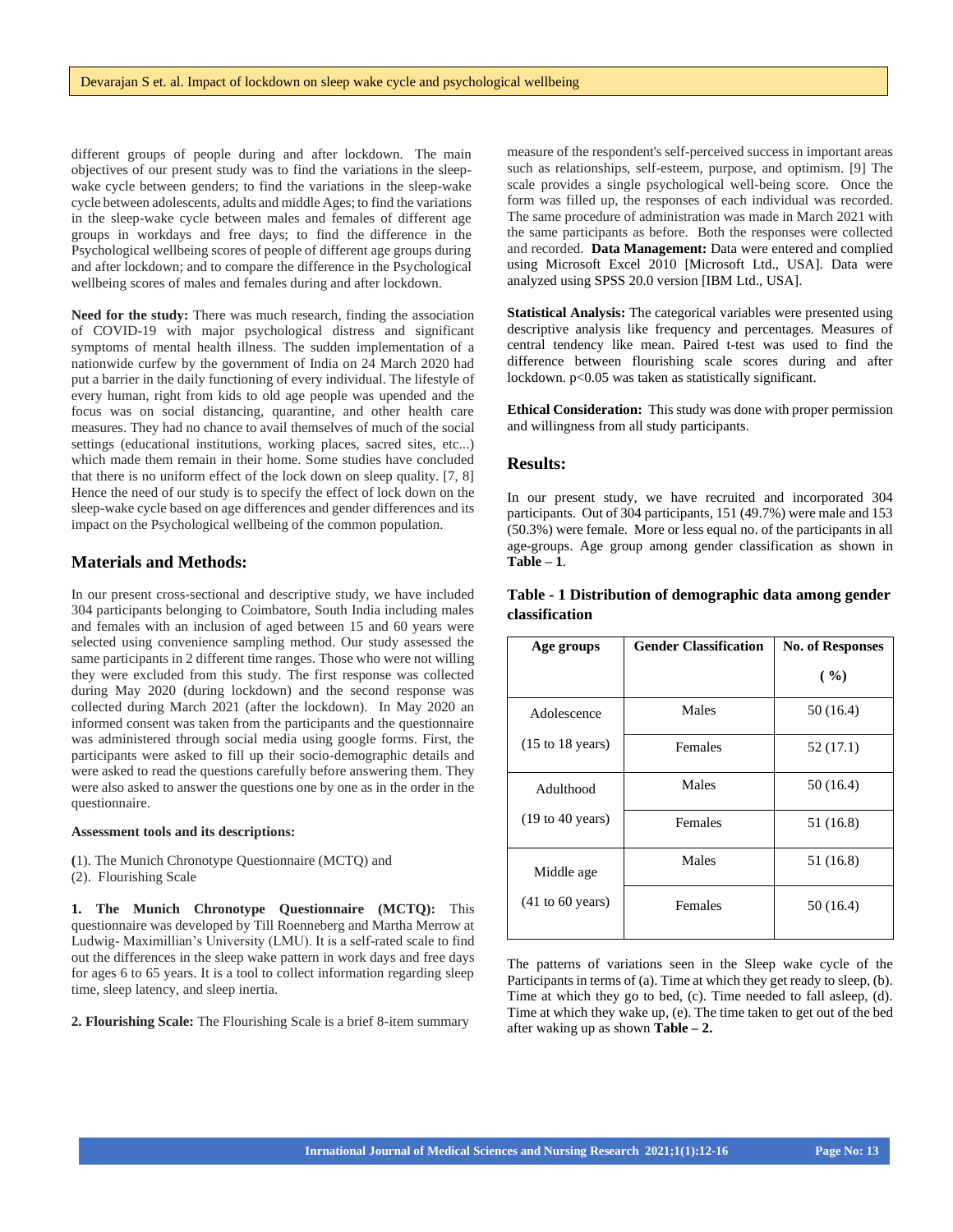# **Table – 2 Variations in sleep - wake time among different age-groups during and after lock down**

|                        |       | Table - la. Getting ready to sleep - Male (Timing in PM)             |                       |                 |       |                   |       |
|------------------------|-------|----------------------------------------------------------------------|-----------------------|-----------------|-------|-------------------|-------|
| <b>During Lockdown</b> |       | After Lock down<br>Mean Time - workdays<br>Mean Time - free-days     |                       |                 |       |                   |       |
| Mean Time - workdays   |       |                                                                      | Mean Time - free-days |                 | Time  |                   | Time  |
| Age-Groups             | Time  | Age-Groups                                                           | Time                  | Age-Groups      |       | <b>Age-Groups</b> |       |
| Adolescence            | 11.25 | Adolescence                                                          | 11.47                 | Adolescence     | 10.33 | Adolescence       | 11.04 |
| E arly adulthood       | 10.45 | Early adulthood                                                      | 10.46                 | Early adulthood | 10.27 | Early adulthood   | 10.23 |
| Middle age             | 10.16 | Middle age                                                           | 10.21                 | Middle age      | 10.10 | Middle age        | 10.37 |
|                        |       | Table - 1b. Getting ready to sleep - Female (Timing in PM)           |                       |                 |       |                   |       |
| Adolescence            | 11.21 | Adolescence                                                          | 11 25                 | Adolescence     | 10 26 | Adolescence       | 1012  |
| Early adulthood        | 10.19 | Early adulthood                                                      | 10.45                 | Early adulthood | 10.17 | Early adulthood   | 10.39 |
| Middle age             | 10.16 | Middle age                                                           | 10.38                 | Middle age      | 10.13 | Middle age        | 10.15 |
|                        |       | Table - 2a. Going to bed - Male (Timing in PM)                       |                       |                 |       |                   |       |
| Adolescence            | 11.34 | Adolescence                                                          | 11.42                 | Adolescence     | 10.41 | Adolescence       | 11.13 |
| E arly adulthood       | 10.50 | Early adulthood                                                      | 10.52                 | Early adulthood | 10.28 | Early adulthood   | 10.12 |
| Middle age             | 10.22 | Middle age                                                           | 10.34                 | Middle age      | 10.18 | Middle age        | 10.13 |
|                        |       | Table - 2b. Going to bed - Female (Timing in PM)                     |                       |                 |       |                   |       |
| Adolescence            | 11.32 | Adolescence                                                          | 11.34                 | Adolescence     | 10.49 | Adolescence       | 10.14 |
| E arly adulthood       | 10.35 | Early adulthood                                                      | 11.04                 | Early adulthood | 10.44 | Early adulthood   | 10.23 |
| Middle age             | 10.28 | Middle age                                                           | 10.50                 | Middle age      | 10.35 | Middle age        | 10.40 |
|                        |       |                                                                      |                       |                 |       |                   |       |
|                        |       | Table - 3a. Time needed to fall asleep - Male (Timing in Minutes)    |                       |                 |       |                   |       |
| Adolescence            | 20.00 | Adolescence                                                          | 12.14                 | Adolescence     | 20.00 | Adolescence       | 19.29 |
| E arly adulthood       | 18.41 | Early adulthood                                                      | 14.54                 | Early adulthood | 16.35 | Early adulthood   | 14.54 |
| Middle age             | 15.52 | Middle age                                                           | 15.13                 | Middle age      | 14.18 | Middle age        | 14.17 |
|                        |       | Table - 3b. Time needed to fall a sleep - Female (Timing in Minutes) |                       |                 |       |                   |       |
| Adolescence            | 26.22 | Adolescence                                                          | 24.37                 | Adolescence     | 16.55 | Adolescence       | 17.07 |
| Earlyadulthood         | 16.49 | Early adulthood                                                      | 18.25                 | Early adulthood | 15.07 | Early adulthood   | 17.07 |
| Middle age             | 16.05 | Middle age                                                           | 17.29                 | Middle age      | 14.13 | Middle age        | 13.43 |
|                        |       | Table - 4a. Wake up time - Male (Timing in AM)                       |                       |                 |       |                   |       |
| Adolescence            | 8.25  | Adolescence                                                          | 8.07                  | Adolescence     | 7.33  | Adolescence       | s     |
| E arly adulthood       | 7.29  | Early adulthood                                                      | 7.49                  | Early adulthood | 6.45  | Early adulthood   | 6.50  |
| Middle age             | 618   | Middle age                                                           | 617                   | Middle age      | 5.40  | Middle age        | 602   |
|                        |       |                                                                      |                       |                 |       |                   |       |
|                        |       | Table - 4b. Wake up time - Female (Timing in Hour)                   |                       |                 |       |                   |       |
| Adolescence            | 7.22  | Adolescence                                                          | 8.05                  | Adolescence     | 6.33  | Adolescence       | 7.30  |
| E arly adulthood       | 6.47  | Early adulthood                                                      | 7.34                  | Early adulthood | 6.07  | Early adulthood   | 6.39  |
| Middle age             | 6.30  | Middle age                                                           | 6.40                  | Middle age      | 6.15  | Middle age        | 6.23  |
|                        |       | Table - 5a. Getting out of bed - Male (Timing in Minutes)            |                       |                 |       |                   |       |
| Adolescence            | 11.01 | Adolescence                                                          | 12.14                 | Adolescence     | 5.28  | Adolescence       | 10.57 |
| Earlyadulthood         | 10.08 | Early adulthood                                                      | 13 30                 | Early adulthood | 5.55  | Early adulthood   | 1013  |
| Middle age             | 7.08  | Middle age                                                           | 9.13                  | Middle age      | 6.07  | Middle age        | 7.04  |
|                        |       | Table - 5b. Getting out of bed - Female (Timing in Minutes)          |                       |                 |       |                   |       |
| Adolescence            | 18.5  | Adolescence                                                          | 19.58                 | Adolescence     | 10.02 | Adolescence       | 19.30 |
| Early adulthood        | 10.02 | Early adulthood                                                      | 14.18                 | Early adulthood | 2.30  | Early adulthood   | 12.10 |
| Middle age             | 7.03  | Middle age                                                           | 7.35                  | Middle age      | 6.04  | Middle age        | 6.50  |
|                        |       |                                                                      |                       |                 |       |                   |       |

The Flourishing scale score was very high in adult males and very low score in adolescent females in during lockdown. The Flourishing scale score was very high in adult males and low in adolescent males in after lockdown as shown in **Table – 3.**

**Table – 3 Flourishing scale scores – During Lockdown and after lockdown**

| <b>During Lockdown</b>    |    | <b>After Lockdown</b>     |    |  |
|---------------------------|----|---------------------------|----|--|
| <b>Adolescent Males</b>   | 24 | <b>Adolescent Males</b>   | 36 |  |
| <b>Adolescent Females</b> | 22 | <b>Adolescent Females</b> | 45 |  |
| <b>Adult Males</b>        | 34 | <b>Adult Males</b>        | 47 |  |
| <b>Adult Females</b>      | 30 | <b>Adult Females</b>      | 44 |  |
| Middle age Males          | 32 | Middle age Males          | 38 |  |
| Middle age females        | 31 | Middle age females        | 39 |  |

The average Flourishing scale scores during and after lockdown was  $28.83 \pm 4.75$  and  $41.50 \pm 4.42$ . The mean value was more in after lockdown period and a paired t-test showed statistically significant difference with a critical value of -5.240 at p-value <0.01 as shown in **Figure – 1**.

**Figure – 1 Distribution and comparison of average of Flourishing scale scores between during and after lockdown**



## **Discussion:**

This present cross-sectional and descriptive study was done with a sample of 304 participants. They were administered with The Munich Chronotype Questionnaire (MCTQ) and The Flourishing scale. The responses were collected during and after lock down. Middle-aged people get ready to sleep earlier, both during and after lockdown.

**Gender difference:** On workdays, both during and after lockdown Males get ready to sleep later. On free days, during the lockdown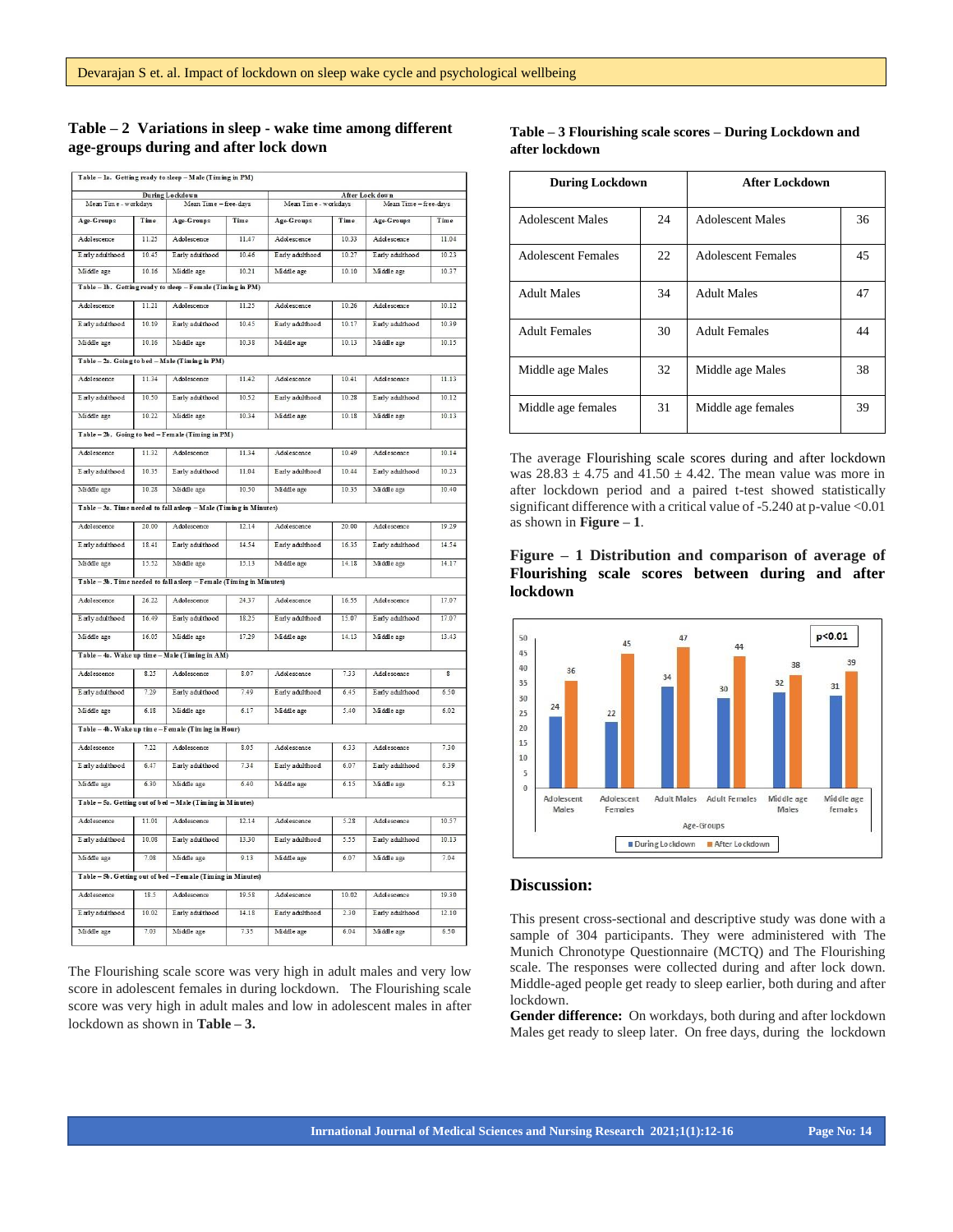both Males and Females get ready to sleep relatively at the same time whereas, after lock down, Females get ready to sleep later. From adolescence through early adulthood, sleep duration is developmentally patterned. [11]

## **2. GOING TO BED**

**Age difference:** During workdays there is a shift of bedtimes to late hours [12] which supports our finding - During the lockdown, Early adults go to bed later and adolescents go to bed earlier. After lock down, adolescents go to bed later whereas Middle-aged people go to bed-earlier.

**Gender difference:** On workdays, during lock down Males goes to bed late whereas after lock down Females go to bed late. All age groups show increased usage of digital media, especially males. On free days, during lock down Females go to bed late whereas, after lock down, Males go to bed late. In comparison to other circadian – types during pandemic evening – types had an alarming increase in sleep and mental health problems. [13]

## **3. TIME NEEDED TO FALL ASLEEP:**

**Age difference:** Adolescents took more time to fall asleep, both during and after lockdown. Middle-aged took less time to fall asleep, both during and after lockdown. Changes in both the weekend bedtime and wakeup time had detrimental effects on the brain which led to poor school performance. [14]

Gender difference: On workdays, both during and after lock down Males took more to fall asleep. On free days, both during and after lockdown Females took more time to fall asleep. Certain adverse childhood experiences such as physical, sexual, and emotional abuse and neglect have a lasting impact on sleep quality in adulthood, highlighting the need to mitigate their impact to prevent negative health outcomes associated with poor sleep quality. [15]

#### **4. WAKE UP TIME:**

**Age difference:** Middle-aged people woke up early and early adulthood woke up late, both during and after lockdown. Sleep profiles are associated with cardio metabolic health in adults and children. The overall good sleeper pattern is associated with more favorable cardio metabolic health. Middle-aged woke up early. A study concludes a sleep loss on free days (resulting from more overall sleep during workdays in non-system relevant jobs on adulthood of well-educated participants aged between 25 – 65 years and Adolescent woke up late, both during and after lock down. [16]

**Gender difference:** On workdays, both during and after lockdown Females woke up early. In free-days, both during and after lockdown Females woke up early. Reports from 3,778 young adults (20.6±0.86 years) indicate a higher prevalence of poor sleep quality in females than males (65.1% vs 49.8%). [17] On workdays, both during and after lock down Males get up early. On free days, during lock down Males woke up early but after lock down, Males and Females woke up at a relatively similar time.

#### **5. GETTING OUT OF BED:**

 of bed soon, both during and after lockdown. A finding suggests that **Age difference:** Adolescents get out of bed late, Middle-aged get out there is an increased risk of late -onset of dementia due to short sleep duration in midlife. [18]

Gender difference: On workdays, during lock down males got out of bed late, and after lockdown, Females got out of bed late. On free days, both during and after lockdown, Males got out of bed late. As women with Chronic Insomnia Disorder (CID) get older, they increase time spent in bed to maintain the sleep time, but remain with a resultant increase in the wake. [19]

## **6. PSYCHOLOGICAL WELL BEING:**

**Age difference:** The Psychological wellbeing of adolescents seem to be profoundly affected when compared to that of adults and middle aged due to lock down. [20]

**Gender difference:** The Psychological wellbeing of women of different age groups seem to be profoundly affected when compared to that of men due to lock down. [20]

#### **Conclusion:**

Sleep wake problems were found to be present commonly during the COVID-19 lock down. From our study, we could infer that there was a variation of sleep-wake cycle among males than in females. The variation of the sleep-wake cycle was more in adolescents, relatively less in adults and much less in middle aged. The variation of the sleep-wake cycle could be seen more during free days rather than on working days. The Psychological wellbeing of individuals of different age, Gender is found to be better after lockdown than during lockdown

**Implications:** Our study has a diverse group for assessment, consisting of gender and age difference along with the variation in the sleep-wake cycle during workdays and free days, which helps to determine the severity of the physical and psychological problem for a particular group of people which would help to improve the worklife balance. It further helps in addressing the problems created by the varied sleep wake cycle of students in adolescence in their academic performance.

## **Limitations:**

- 1. Our study comprises people belonging only to a particular part of India – living in southern part of the country.
- 2. Our study comprises people belonging only to the age group of adolescence, early adulthood, and middle adulthood.
- 3. This study was cross-sectional, conducted at a specific period which comprises a single phase of lock down.
- 4. The present study estimates the variation of the sleep-wake cycle among participants but does not infer any health effects.